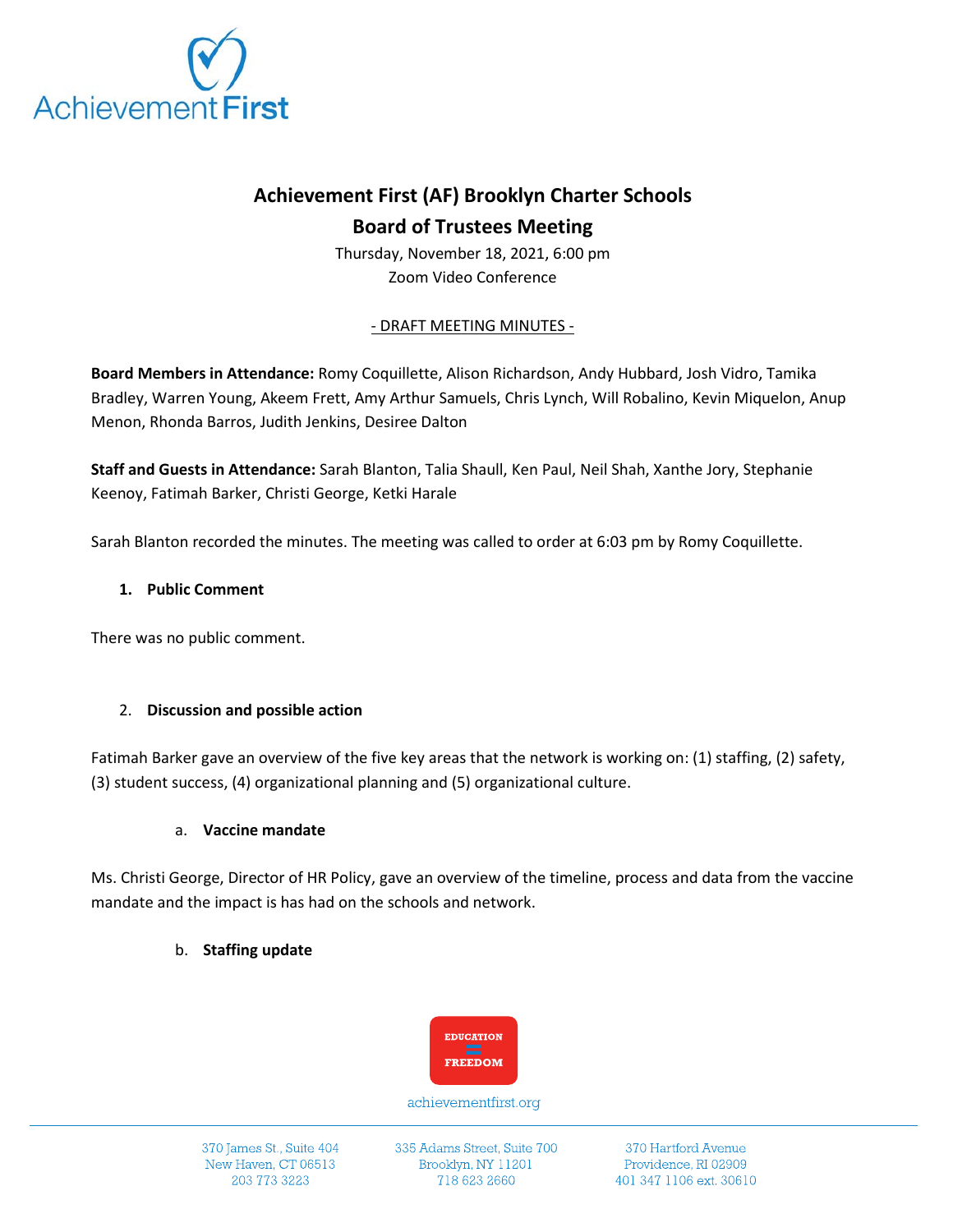

Ms. Talia Shaull discussed the school-based vacancies broken out by teachers, leaders and operations with a year-over-year comparison. There are currently 41 vacancies, total. Some schools have no vacancies. AF Linden Middle School has the most vacancies. Ms. Barker gave context to the hiring challenges where AF Linden MS is the only growing middle school and needed to hire an entire grade of teachers, virtually.

AF is considering and implementing strategies to incentivize staff to stay while also rethinking what the role of the teacher will be in the coming years. Ms. Shaull reviewed reasons for staff departures, very few of which were related to compensation. Additional funds are being used to provide stipends for staff.

Ms. Barker spoke about the changes in the education sector where she believes it will continue to be difficult to hire teachers and school-based staff.

Ms. Shaull also reviewed staffing at Network Support where there are approximately 50 vacancies. AF is looking at which roles are the most critical to fill at this time.

## c. **Student enrollment**

Ms. Xanthe Jory spoke about school safety and the three priorities she's focused on: (1) preventing the spread of COVID, (2) is streamlining systems to support the work and (3) investing stakeholders.

AF is currently down approximately 400 students across the schools. That number stems from current families not showing up at the start of the year and families who are withdrawing their children. Enrollment is down nationally with the New York Times reporting that City enrollment is down 4.5% with the heaviest impact being felt in the lower grades.

The recruitment team is undertaking a number of efforts to recruit students for this year as well as next year. She shared the ways in which AF is modifying existing practices and improving data collection and reporting.

The board discussed student recruitment strategies.

## d. **Board dashboard**

Romy Coquillette shared that the board is developing a dashboard to review data on a regular basis at meetings.



achievementfirst.org

370 James St., Suite 404 New Haven, CT 06513 203 773 3223

335 Adams Street, Suite 700 Brooklyn, NY 11201 718 623 2660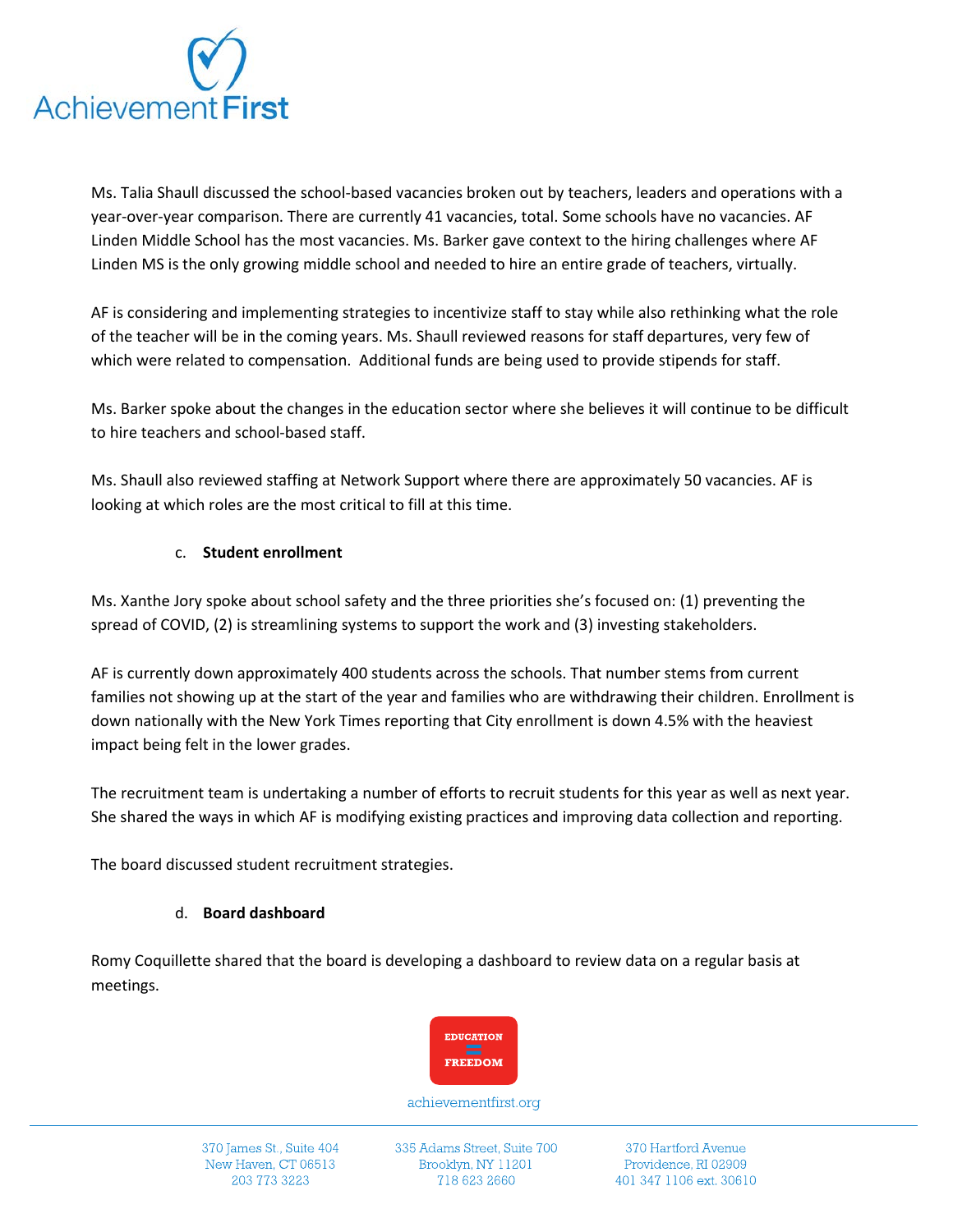

## **3. Committee Reports**

Finance and Facilities committees: Mr. Neil Shah reviewed the financial statements for the first quarter including the balance sheet and P&L as of 9/30/21. The board discussed the impact of staffing and enrollment. Mr. Shah updated the board on ESSER spending. AF is going to present a revised spending plan at the next board meeting.

The Facilities Committee discussed current projects. The Finance and Facilities Committees will have a joint meeting in the near future to discuss the overlapping topics around real estate financing.

Academic Committee: Ms. Alison Richardson gave the academic committee report on the baseline reading data at the elementary, middle and high schools and the extent to which students are behind grade level. Ms. Stephanie Keenoy responded to questions and spoke about where the organization is putting its efforts.

All AF Brooklyn elementary schools are using Fundations of Reading as a new, scientifically-based reading program.

Ms. Keenoy affirmed that the organization is approaching the reading challenges with urgency.

The board talked about how the teachers are doing. Ms. Barker talked about how the network is thinking about supporting teachers who are exhausted.

#### **4. Board Business**

RESOLVED, the AF Brooklyn Board of Trustees hereby approves the meeting minutes from September 30, 2021 with the noted corrections regarding the schools to which the principal candidates were assigned.

Motion by Chris Lynch Seconded by Kevin Miquelon All in favor

RESOLVED, the AF Brooklyn Board of Trustees hereby approves the financial report as presented.

Motion by Warren Young Seconded by Will Robalino All in favor



achievementfirst.org

370 James St., Suite 404 New Haven, CT 06513 203 773 3223

335 Adams Street, Suite 700 Brooklyn, NY 11201 718 623 2660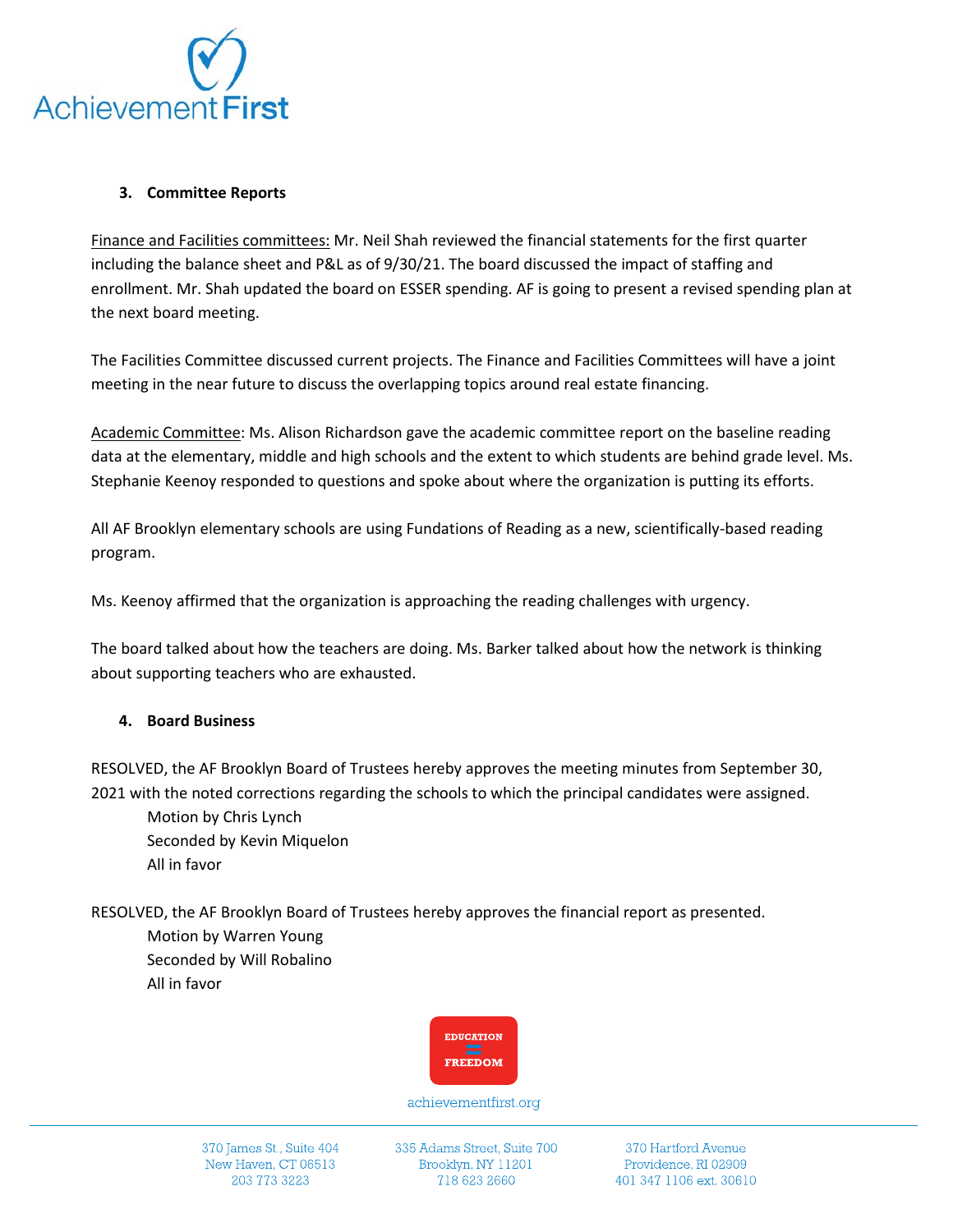

RESOLVED, the AF Brooklyn Board of Trustees hereby accepts the report of the independent auditors CohnReznick prepared in relation to the fiscal year ending 6/30/21.

Motion by Kevin Miquelon Seconded by Chris Lynch All in favor

RESOLVED, the AF Brooklyn Board of Trustees hereby approves the following individuals to serve as interim principal, as needed, for a period of time not to exceed sixteen weeks, based on the recommendations by Achievement First, between November 19, 2021 and June 30, 2022:

| AF Apollo ES          | <b>Lindsey Smith</b> |
|-----------------------|----------------------|
| AF Aspire ES          | Nora Watkis          |
| AF Browsville ES      | Ana Samper           |
| AF Bushwick ES        | Jessie Ziegler       |
| AF Crown Heights ES   | Melissa Cantave      |
| AF East New York ES   | Katie Donaldson      |
| AF Endeavor ES        | Anika Locklear       |
| AF Legacy ES          | Ashley Wilson        |
| AF Linden ES          | Ashley Wilson        |
| AF North Brooklyn ES  | Dali Alvarez         |
| AF Apollo MS          | Michael Hendricks    |
| AF Aspire MS          | Michael Rosskamm     |
| AF Browsville MS      | Michael Rosskamm     |
| <b>AF Bushwick MS</b> | Sam Jones            |
| AF Crown Heights MS   | <b>Riley Bauling</b> |
| AF East New York MS   | Chi Tschang          |
| AF Endeavor MS        | Michael Rosskamm     |
| AF Linden MS          | Kiah Hufane          |
| AF North Brooklyn MS  | Katherine De La Cruz |



achievementfirst.org

370 James St., Suite 404 New Haven, CT 06513 203 773 3223

335 Adams Street, Suite 700 Brooklyn, NY 11201 718 623 2660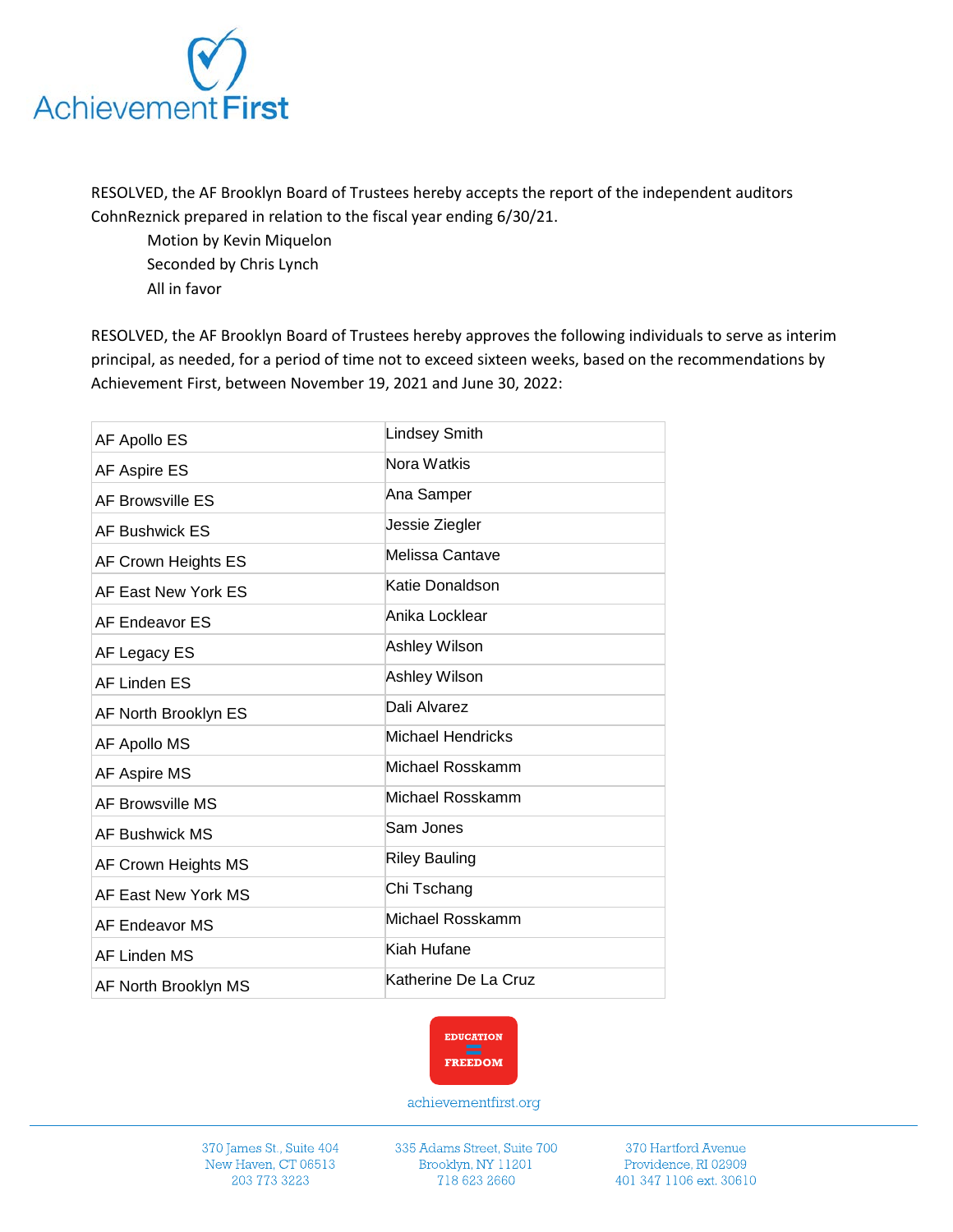

| AF Voyager MS         | Melanie Green                          |
|-----------------------|----------------------------------------|
| AF Brooklyn HS        | <b>Jaimee Doucette</b>                 |
| AF East Brooklyn HS   | Tom Ng                                 |
| AF Ujima HS           | Cristina Lopez del Castillo de la Cruz |
| AF University Prep HS | Katie McPollom                         |

Motion by Kevin Miquelon Seconded by Chris Lynch All in favor

RESOLVED, the AF Brooklyn Board of Trustees hereby approves the School Safety Plan as presented in exhibit A.

Motion by Chris Lynch Seconded by Kevin Miquelon All in favor

## **5. Additional Business**

There was no additional business.

#### **6. Adjourn**

The meeting was adjourned at 8:54 pm by Romy Coquillette.

Motion by Kevin Miquelon Seconded by Chris Lynch All in favor



achievementfirst.org

370 James St., Suite 404 New Haven, CT 06513 203 773 3223

335 Adams Street, Suite 700 Brooklyn, NY 11201 718 623 2660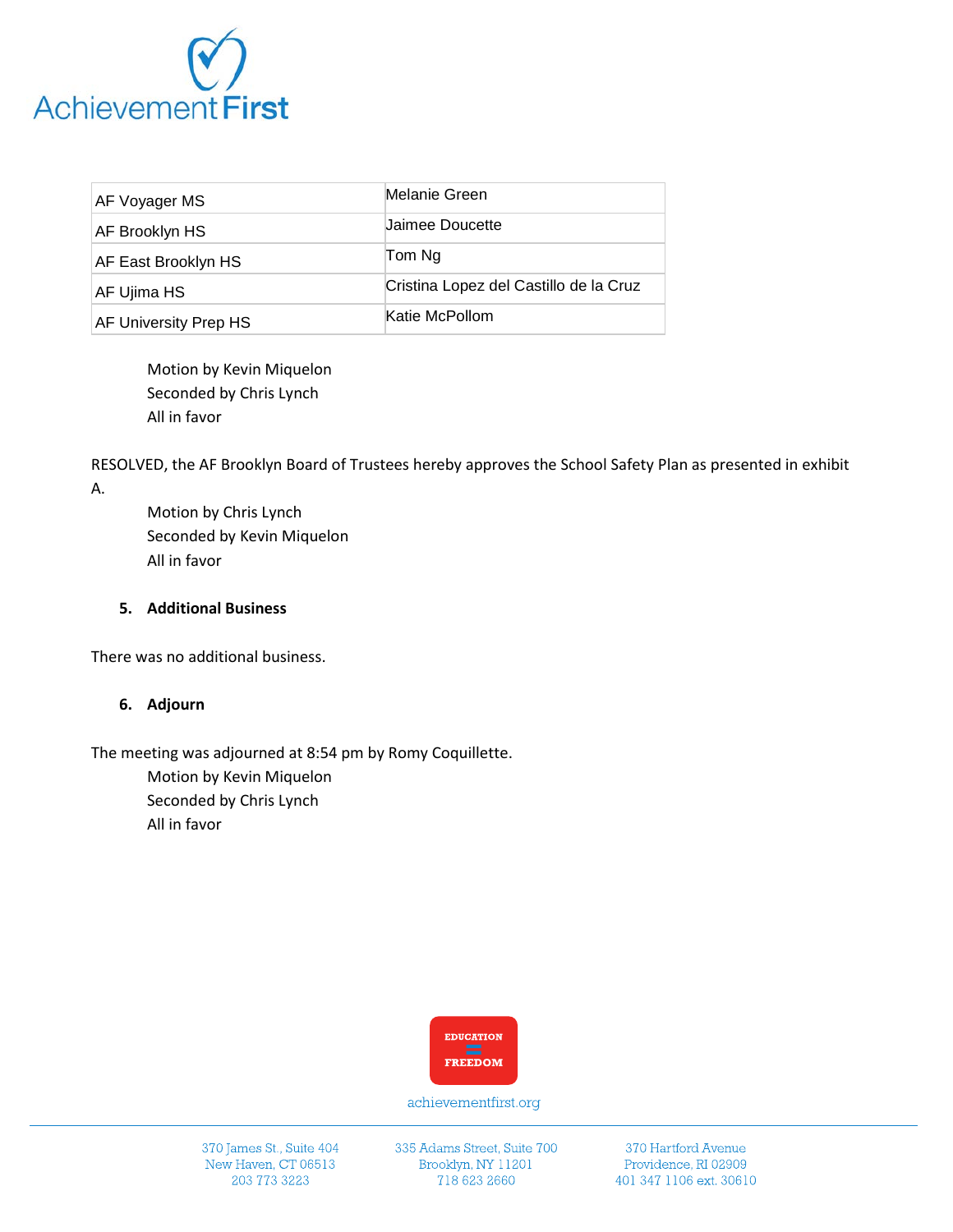# **Exhibit A**

## **Achievement First Charter Schools**

**Introduction:** Emergencies and violent incidents in school districts are critical issues that must be addressed in an expeditious and effective manner. Districts are required to develop a District-wide School Safety Plan designed to prevent or minimize the effects of serious violent incidents and emergencies and to facilitate the coordination of the district with local and county resources in the event of such incidents or emergencies. The district-wide plan is responsive to the needs of all schools within the district and is consistent with the more detailed emergency response plans required at the school building level. Districts are at risk of a wide variety of acts of violence, natural, and technological disasters. To address these threats, the State of New York has enacted the Safe Schools Against Violence in Education (SAVE) law. This component of Project SAVE is a comprehensive planning effort that addresses risk reduction/prevention, response, and recovery with respect to a variety of emergencies in the school district and its schools. Describe the process used by the district in developing this school safety plan, including any strategies such as community or student involvement and collaboration. The district may describe the data or process used for needs assessment and implementation of the plan to meet the individualized needs of the district in keeping with the intent of Project SAVE.

Achievement First Charter Schools ("District") School District supports the SAVE Legislation, and intends to engage in a planning process. The Vice President of Operations encourages and advocates on-going district-wide cooperation and support of Project SAVE.

#### **Section I: General Considerations and Planning Guidelines**

**A. Purpose:**

The Achievement First District-wide School Safety Plan was developed pursuant to Commissioner's Regulation 155.17. At the direction of the Achievement First Brooklyn Charter Schools board, the Vice President of Operations of **Achievement First Charter Schools** appointed a District-wide School Safety Team and charged it with the development and maintenance of the District-wide School Safety Plan.

#### **B. Identification of School Teams**

Achievement First has appointed a District-wide School Safety Team consisting of, but not limited to students, teachers, administrators, parent organizations; school safety personnel; and, other school personnel.

#### **C. Concept of Operations**

- The District-wide School Safety Plan is directly linked to the individual Building-level Emergency Response Plans for each school building. Protocols reflected in the District-wide School Safety Plan will be used to guide the development and implementation of individual Building-level Emergency Response Plans.
- The development of the District wide School Safety Plan was a collaborative effort of the District-wide Safety team utilizing guidance provided by the New York State Education Department, in consultation with Homeland Security and the New York State Police.
- In the event of an emergency or violent incident, the initial response to all emergencies at an individual school will be by the School Emergency Response Team. Achievement First consists of the following facilities in New York:
	- o Achievement First Apollo Elementary School
	- o Achievement First Aspire Elementary School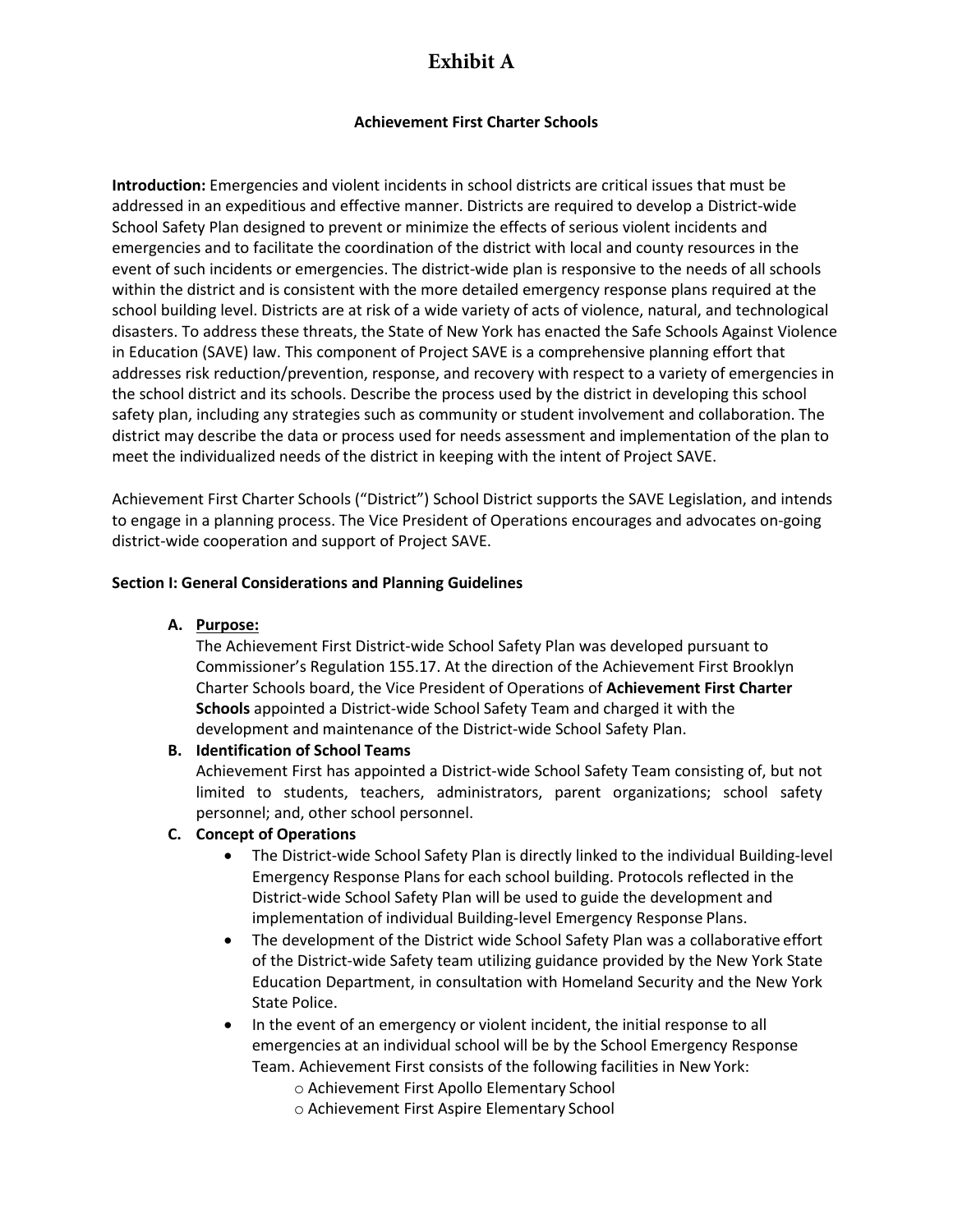- o Achievement First Brownsville Elementary School
- o Achievement First Bushwick Elementary School
- o Achievement First Crown Heights Elementary School
- o Achievement First East New York Elementary School
- o Achievement First Endeavor Elementary School
- o Achievement First Legacy Elementary School
- o Achievement First Linden Elementary School
- o Achievement First North Brooklyn Prep Elementary School
- o Achievement First Apollo Middle School
- o Achievement First Aspire Middle School
- o Achievement First Brownsville Middle School
- o Achievement First Bushwick Middle School
- o Achievement First Crown Heights Middle School
- o Achievement First East New York Middle School
- o Achievement First Endeavor Middle School
- o Achievement First Linden Middle School
- o Achievement First North Brooklyn Prep Middle School
- o Achievement First Voyager Middle School
- o Achievement First Brooklyn High School
- o Achievement First East Brooklyn High School
- o Achievement First Ujima High School
- o Achievement First University Prep High School
- Upon the activation of the School Emergency Response Team, the Regional Superintendent of Schools or his/her designee will be notified and, where appropriate, local emergency officials will also be notified by calling 911.
- County and state resources through existing established protocols maysupplement emergency response actions, including post-incident responses.

#### **D. Plan Review and Public Comment**

- This plan will be reviewed and maintained by the District-wide School Safety team on an annual basis before July 1 of each year.
- Pursuant to Commissioner's Regulation, Section 155.17 (e)(3), this plan will be made available for public comment at least 30 days prior to its adoption. The district-wide plan may be adopted by the AF Brooklyn Board of Trustees only after at least one public hearing that provides for the participation of school personnel, parents, students and any other interested parties. The plan must be formally adopted by the Board of Education.
- Full copies of the District-wide School Safety Plan and any amendments will be submitted to the New York State Education Department within 30 days of adoption. A copy of the plan will be available at the Achievement First New York Office (370 James Street, New Haven, CT 06513).
- While linked to the District-wide School Safety Plan, the Building-level Emergency Response Plans shall be confidential and shall not be subject to disclosure under Article 6 of the Public Officers Law or any other provision of law, in accordance with Education Law Section 2801-a.a.

#### **Section II: Risk Reduction/Prevention and Intervention**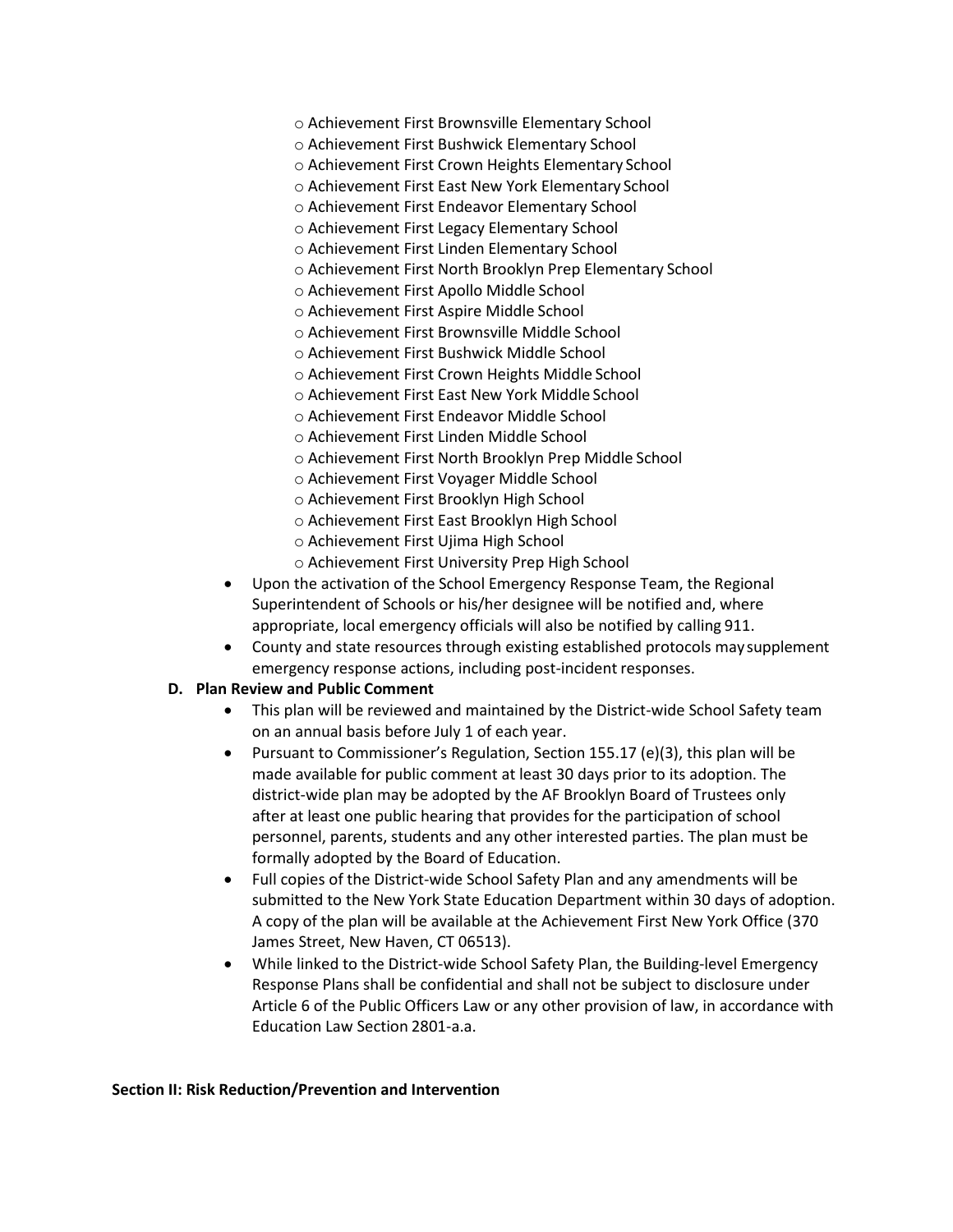This section of the plan is used to identify and describe the district's policies and procedures for reducing the risk of violence; implementing programs and activities for prevention of violence; and establishing clear descriptions of actions that will be taken in the event of a violent incident or other school emergency. Research demonstrates that positive, skills-based approaches can increase the safety of students and teachers in school, as well as improve the community climate.

## **A. Prevention/Intervention Strategies**

Achievement First regularly conducts age appropriate programs for scholars, staff, and parents in each building such as:

- o Non-violent conflict resolution training programs
- $\circ$  Creating a forum or designating a mentor for students concerned with bullying or violence
- o Peer mediation programs and support
- o Other programs established at each school building.

Additionally, school buildings are staffed by School Safety Agents, and equipped with security surveillance systems and occasionally metal detectors.

## **B. Training, Drills, and Exercises**

- Achievement First has established policies and procedures for annual multi-hazard school safety training for staff and students, including the strategies for implementing training related to multi-hazards. The District has established the following procedures for multihazard school safety training for staff and students:
	- o Annual review of the building emergency response procedures with staff and students.
	- $\circ$  All buildings conduct emergency drills including (8) fire drills and (4) lockdown drills that including practicing Shelter-in-place, Hold-in-place, and Lockout protocols.
	- $\circ$  The district conducts drills and other training exercises to test components of the emergency response in coordination with the NYC School Safety Division.

# **C. Implementation of School Security**

• Achievement First works closely with the NYC School Safety Division within each facility in New York City. All visitors to a school must sign in with both the School Safety desk at the Main Entrance and the school's main office upon arrival. A visitor is considered anyone who is not a regular staff member or student. Visitors must wear a Visitors Badge identifying them, and are not permitted to wander throughout the facilities. If a staff member notices suspicious, threatening, and/or otherwise inappropriate behavior, the behavior is to be immediately reported to the Main Office for a response from the Director of School Operations and/or the Principal.

# **D. Vital Educational Agency Information**

- Achievement First has 24 facilities in New York City:
	- o Achievement First Apollo Elementary School
	- o Achievement First Aspire Elementary School
	- o Achievement First Brownsville Elementary School
	- o Achievement First Bushwick Elementary School
	- o Achievement First Crown Heights Elementary School
	- o Achievement First East New York Elementary School
	- o Achievement First Endeavor Elementary School
	- o Achievement First Legacy Elementary School
	- o Achievement First Linden Elementary School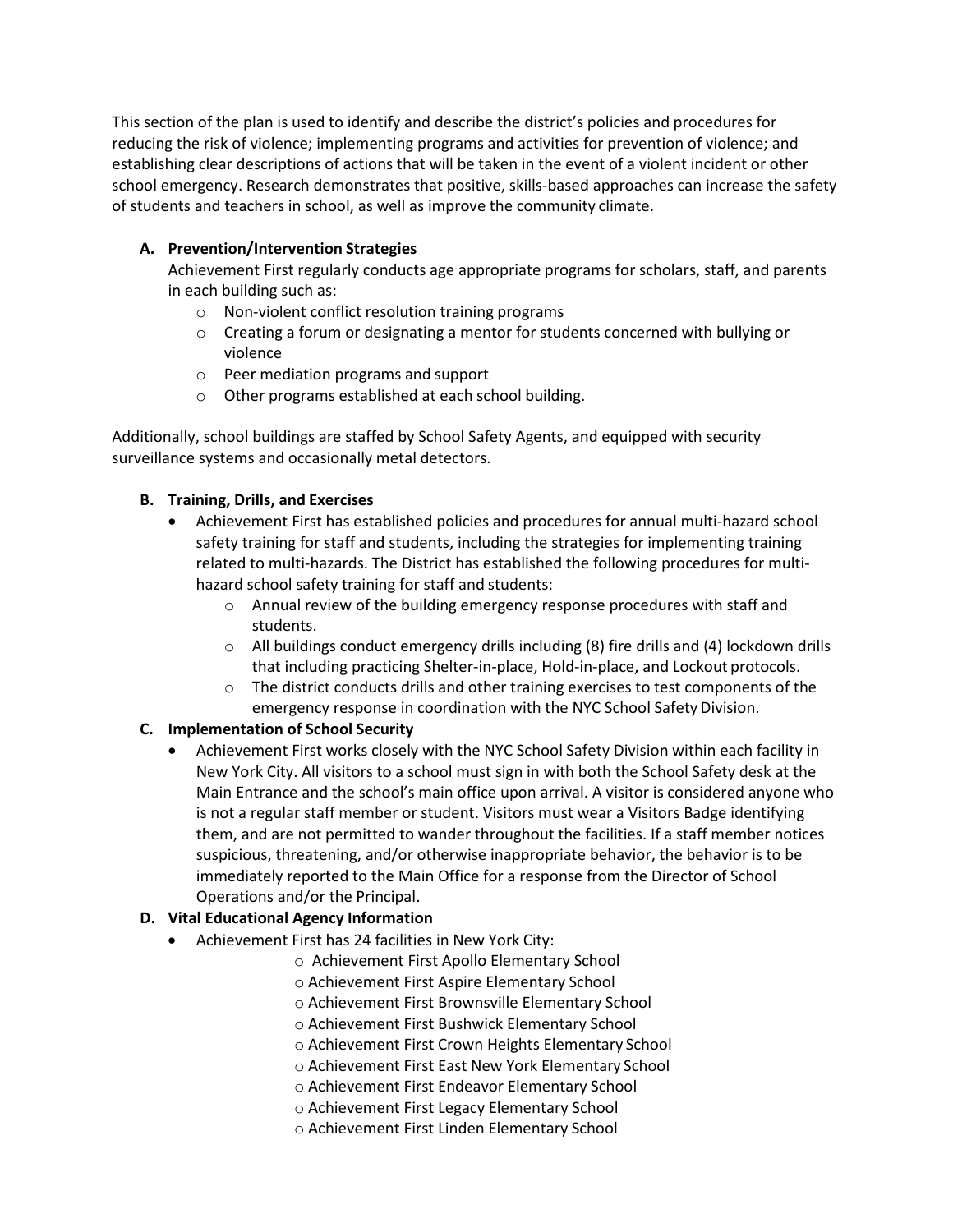- o Achievement First North Brooklyn Prep Elementary School
- o Achievement First Apollo Middle School
- o Achievement First Aspire Middle School
- o Achievement First Brownsville Middle School
- o Achievement First Bushwick Middle School
- o Achievement First Crown Heights Middle School
- o Achievement First East New York Middle School
- o Achievement First Endeavor Middle School
- o Achievement First Linden Middle School
- o Achievement First North Brooklyn Prep Middle School
- o Achievement First Voyager Middle School
- o Achievement First Brooklyn High School
- o Achievement First East Brooklyn High School
- o Achievement First Ujima High School
- o Achievement First University Prep High School

Each Building Emergency Response Plan will contain vital information such as school population, number of staff, transportation needs, and the business and home telephone numbers of key officials of each such educational agency. These plans include relocation and reunification locations.

#### **E. Early Detection of Potentially Violent Behaviors**

• The early detection of potentially violent students will be facilitated through professional development offerings provided by the School Leadership team of each Achievement First building. Before the end of the first week of each academic year, teachers will familiarize themselves with all available information and records about the regular education and/or special education program placement of every student in their class. Instructional and noninstructional staff who are concerned about the behavior of a student will communicate with the Principal if the situation so warrants. The Principal will then communicate appropriate information to other staff members on a need-to-know basis. The staff member will proceed to work with that student on the basis of these consultations and information.

#### **F. Hazard Identification**

• **Every Achievement First building is evaluated annually for potential hazards within the building and on school grounds.** The Building Emergency Response Plan, located in the School Office along includes the identification of hazardous roadways and intersections in proximity to the school building. There are no storage facilities for hazardous chemicals adjacent to School facilities that have been identified by the New York State Department of Environmental Conservation.

#### **Section III: Response**

- **A. Notification and Activation (Internal and External Communications)**
	- The policies and procedures for contacting appropriate law enforcement officials in the event of a violent incident are included in the Building-level Emergency Response Plan. Each plan outlines when school staff should contact emergency services using the 911 system.
	- In the event of an emergency, staff, scholars, and parents/guardians will be contacted in one or more of the following manners:
		- $\checkmark$  Telephone
		- $\checkmark$  Intercom
		- Verbal Message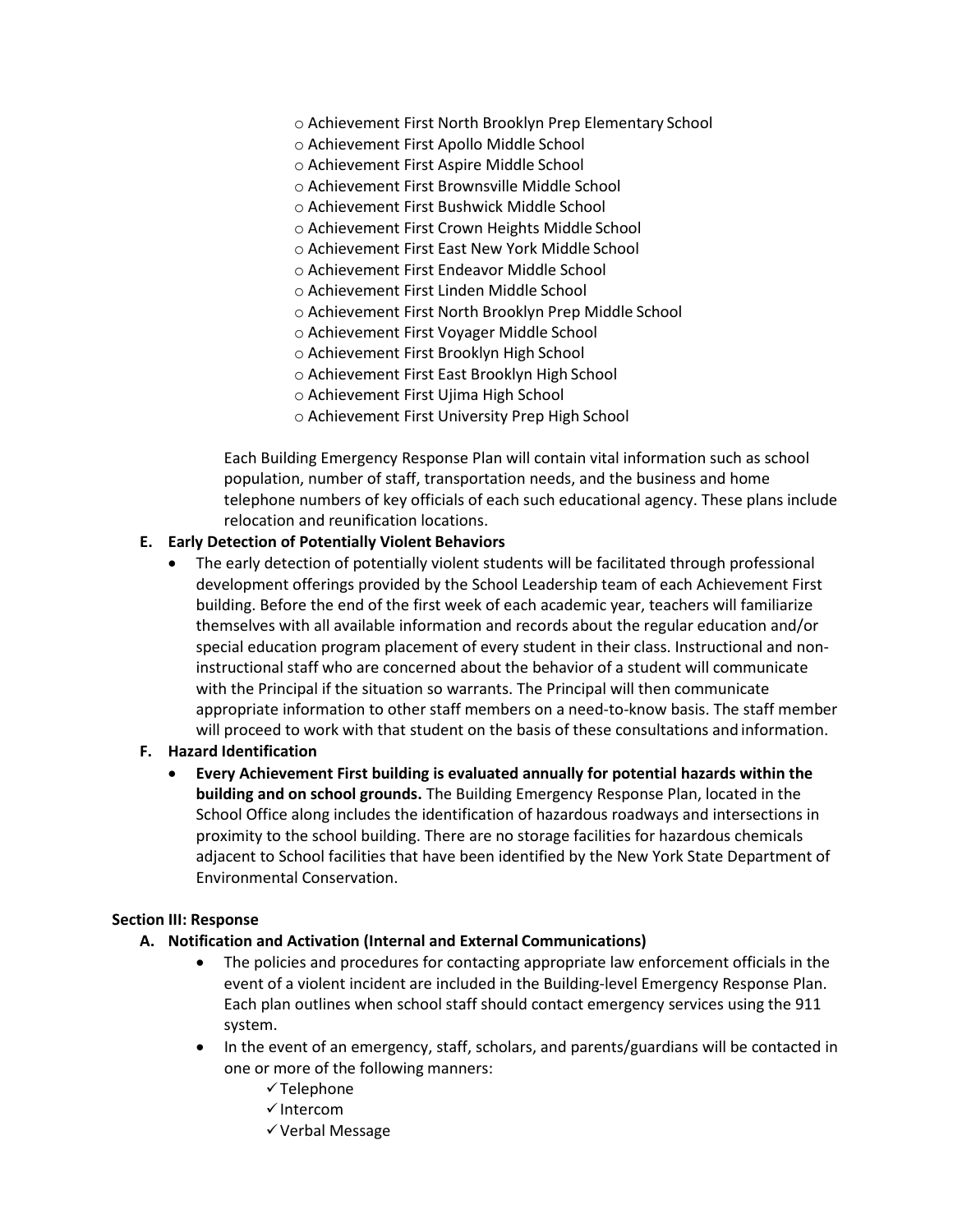- $\checkmark$  Text Message
- $\checkmark$  Email
- $\checkmark$  Others as appropriate

## **B. Situational Responses**

- **Multi-Hazard Response:** The District has developed multi-hazard response plans which are included in the Building-level Emergency Response Plan. The emergencies addressed in the plan include, but are not limited to:
	- o Threats of Violence Intruder
	- o Hostage/Kidnapping
	- o Explosive/Bomb Threat
	- o Natural/Weather Related Hazardous Material
	- o Missing Scholars
- **Responses to Acts of Violence: Implied or Direct Threats** The Building-level Emergency Response Plan includes policies and procedures for responding to implied or direct threats of violence by students, teachers, other school personnel and visitors to the school. The following types of procedure(s) could be used by the district:
	- $\circ$  Use of staff trained in de-escalation or other strategies to diffuse the situation.
	- o Inform Building Principal of implied or direct threat.
	- o Determine level of threat with Regional Superintendent/Designee.
	- o Contact appropriate law enforcement agency, if necessary.
	- o Monitor situation, adjust response as appropriate, include the possible use of the Emergency Response Team.

The district may also describe the training and professional development that is available to assist personnel, such as training in de-escalation or identification of early warning signs of potentially violent behavior.

- **Acts of Violence** Multi-Hazard response in each Building-level Emergency Response plan include policies and procedures for responding to acts of violence by students, teachers, other school personnel and visitors to the school, including consideration of zero-tolerance policies for school violence. The following types of procedure(s) could be used by the district:
	- o Determine level of threat with Regional Superintendent/Designee.
	- $\circ$  If the situation warrants, isolate the immediate area and evacuate if appropriate.
	- o Inform Building Principal/Regional Superintendent.
	- $\circ$  If necessary, initiate lockdown procedure, and contact appropriate law enforcement agency.
	- o Monitor situation; adjust response as appropriate; if necessary, initiate early dismissal, sheltering or evacuation procedures.
- **Response Protocols** The Building-level Emergency Response plans include protocols for responding to bomb threats, hostage takings, intrusions and kidnappings. The following protocols are provided as examples:
	- o Identification of decision makers.
	- o Plans to safeguard students and staff.
	- o Procedures to provide transportation, if necessary.
	- o Procedures to notify parents.
	- o Procedures to notify media.
	- o Debriefing procedures.